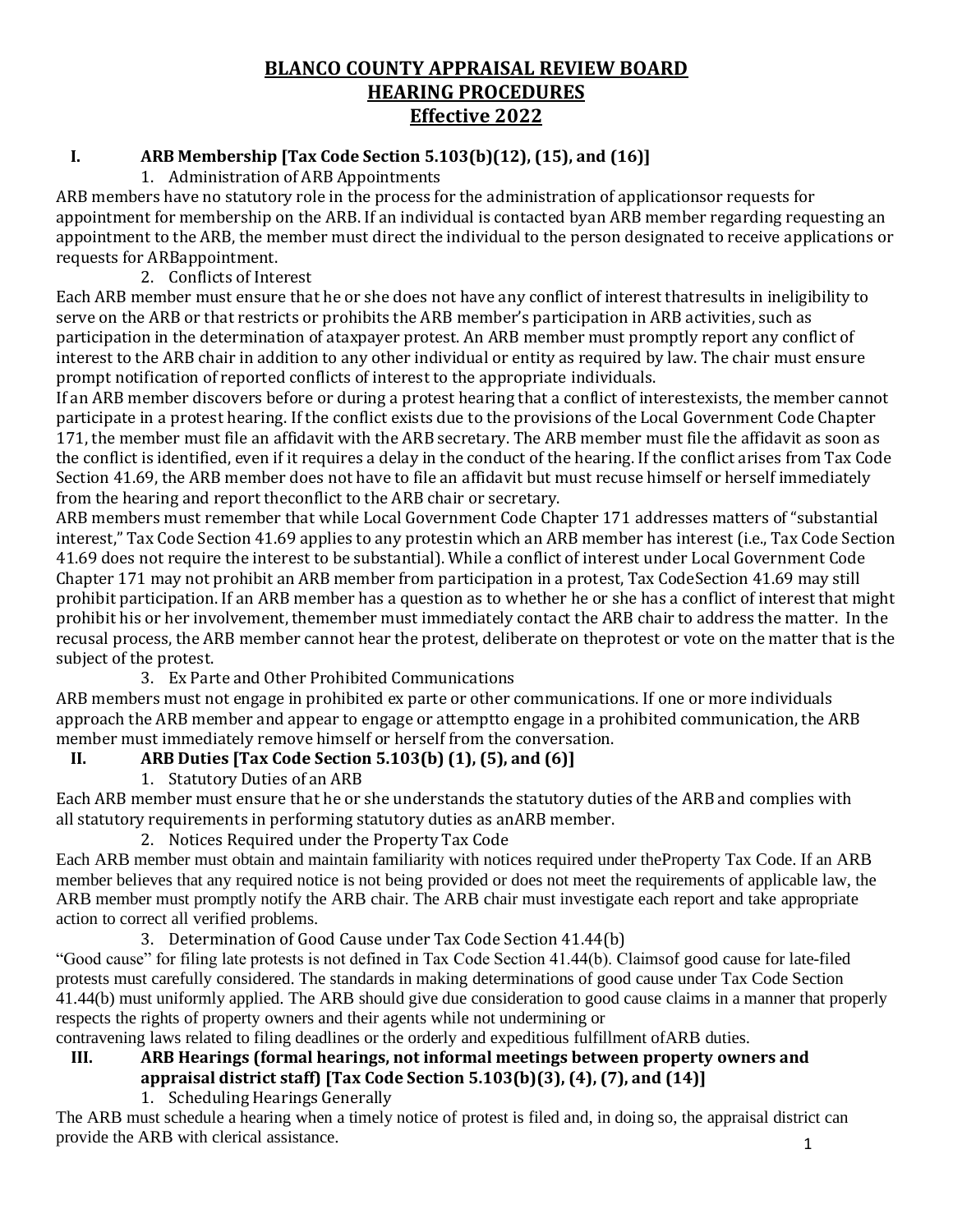A person leasing property who is contractually obligated to reimburse the property owner for taxes imposed on the property is entitled to protest before theARB the appraised value of the property if the property owner does not file a protest relating to the property. Under Tax Code Section 41.413, the lessee can designate another person to act as an agent with the same authority and limitations as an agent designated under Tax Code Section 1.111. Designated agents have the same authority and are subject to the same limitations as agents designated by property owners.

2. Scheduling Hearings for Property Owners, Agents and Qualifying LesseesPursuant to Tax

Code Section 41.66(i), the ARB must schedule hearing requests

filed by property owners or their designated agents under Tax Code Section

1.111 for a specific time and date. The ARB can schedule more than one protest hearing at the same time and date; however, the property owner or agent can request to postpone a hearing if it is not started by an ARB panel or the full ARBwithin two hours of the scheduled hearing time. The postponement request must contain the mailing address and email address of the person requesting the postponement. The ARB must respond in writing or by email to the postponement request not later than the 7th day after the date of receipt of the request.

3. Scheduling Hearings for Multiple Accounts

If requested by a property owner or the designated agent, the ARB must schedule consecutive hearings on the same day on protests concerning up to 20 designated properties. The request must meet all requirements of Tax Code Section 41.66(j), including the required statement in boldfaced type: "request for same-day protest hearings." A property owner or designated agent can file more than one such request in the same tax year. Also pursuant to Tax Code Section 41.66(j), the ARB may schedule protest hearings concerning more than 20 properties filed by the same property owner ordesignated agent and may use different panels to conduct the hearings based on the

ARB's customary scheduling. The ARB may follow the practices customarily used inthe scheduling of hearings under Section 41.66(*i*).

4. ARB Panel Assignments **[Tax Code Section 41.66 (k)(k-1) and 41.45(d)(d-1)]**

Pursuant to Tax Code Section 41.66(k) and (k-1), if an ARB sits in panels as authorized by Tax Code Section 41.45(d) and (d-1), it must randomly assign protests.Except for panels established under Tax Code Section 6.425, the ARB, with or without clerical assistance from the appraisal district staff, may consider the property type or the protest grounds in order to assign the protest to a panel with members whohave particular expertise.

Tax Code Section 41.45(b-4) allows a property owner to request that a single-member panel conduct the protest hearing. The property owner must submit the request not laterthan the 10th day before the hearing date in writing on the notice of protest or by a written submission. If the ARB does not accept the recommendations made by the single-panel member, the ARB can determine the protest or refer it for rehearing to a single-member panel composed of someone who did not hear the original protest.

Tax Code Section 41.66(k-1) allows a property owner or agent to request a special ARBpanel to hear a complex property protest if in a county with a population of one million or more. The owner or agent must consent to a special panel reassignment and may request a postponement if they disagree with the reassignment.

Once a protest is scheduled for a specific panel, the ARB cannot reassign it to another panel without the consent of the property owner or a designated agent. If the ARB reassigns a protest to another panel, the owner or designated agent may agree to the reassignment or request a postponement of the hearing. The ARB must postpone the hearing if requested in this situation. Pursuant to Tax Code Section 41.66(k), "[a] changeof members of a panel because of a conflict of interest, illness, or inability to continue participating in hearings for the remainder of the day does not constitute reassignment ofa protest to another panel."

5. Postponements Under Tax Code Section 41.45(e)

A property owner who is not represented by an agent under Tax Code Section 1.111 is entitled to one postponement of a hearing without showing cause. The property owner must request the postponement before the hearing date in writing, including by facsimile, email, telephone or in person to the ARB, an ARB panel or the ARB chair. Ifthe requested hearing postponement is scheduled to occur before the next regular meeting of the ARB, the chair or the chair's representative may act on the request for postponement without the necessity of action by the full ARB. Unless the postponed hearing date and time are agreed to by the ARB chair or the chair's representative, the property owner and the chief appraiser, the ARB cannot postpone the hearing to a date

less than five or more than 30 days after the date scheduled for the hearing when thepostponement<mark><sub>2</sub>i</mark>s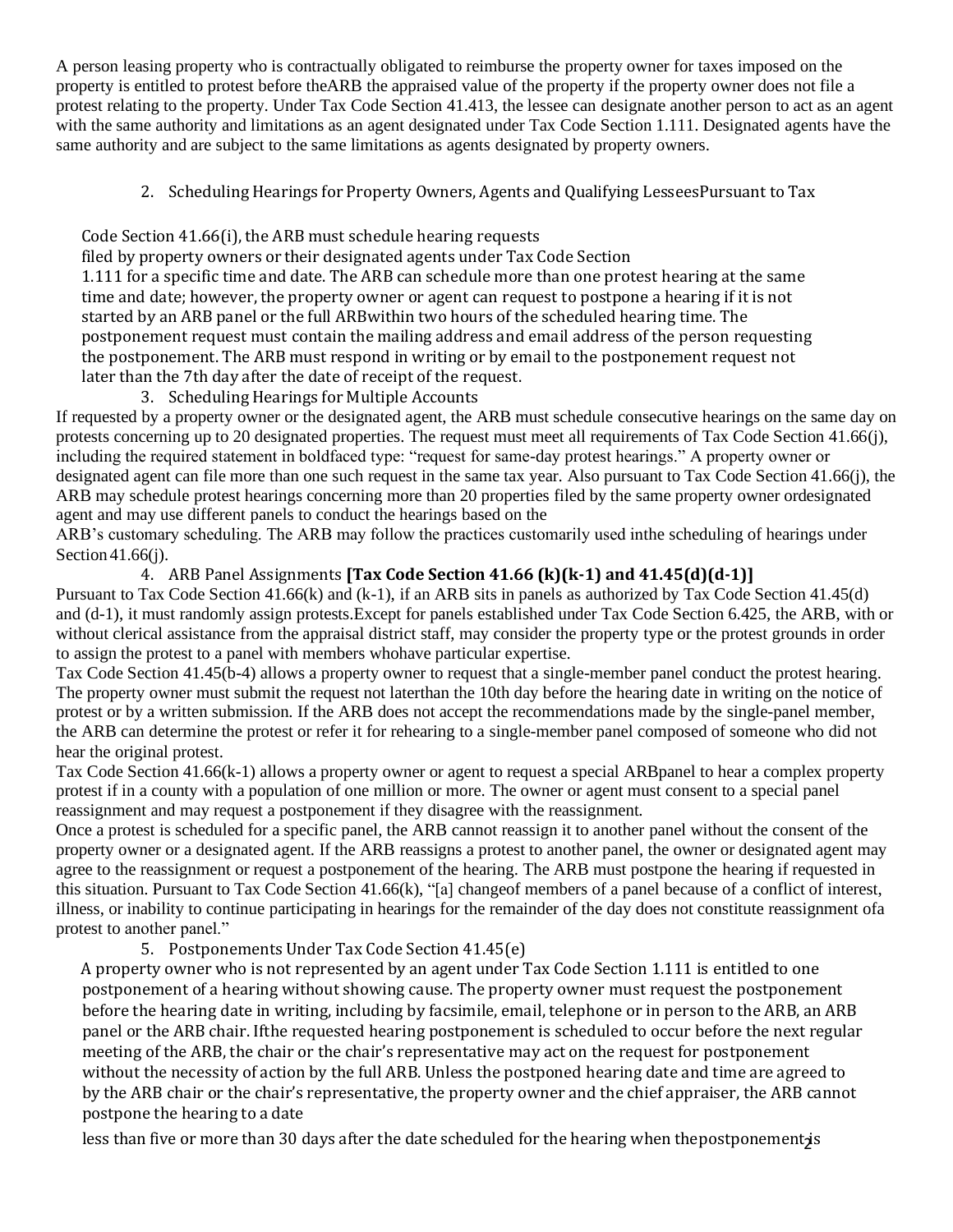sought.

Without limit, the ARB must postpone a hearing if the property owner or the designated agent shows good cause, as defined in Tax Code Section 41.45(e-2). The property owneror designated agent must request the postponement in writing, including by facsimile, email, telephone or in person to the ARB, an ARB panel or the ARB chair. If the postponed hearing is rescheduled to occur before the next regular meeting of the ARB, the chair or the chair's representative can act on the postponement request without the necessity of action by the full ARB. Unless the postponed hearing date and time are agreed to by the ARB chair or the chair's representative, the property owner and the chief appraiser, the ARB cannot postpone the hearing to a date less than five or more than 30 days after the date scheduled for the hearing when the postponement is sought.

Without limit, the ARB must postpone a hearing if the chief appraiser consents to the postponement. The chief appraiser must request the postponement in writing, includingby facsimile, email, telephone or in person to the ARB, an ARB panel or the ARB chair. If the postponed hearing is rescheduled to occur before the next regular meeting of the ARB, the chair or the chair's representative can act on the postponement requestwithout the necessity of action by the full ARB. Unless the postponed hearing date andtime are agreed to by the ARB chair or the chair's representative, the property owner and the chief appraiser, the ARB cannot postpone a hearing to a date less than five or more than 30 days after the date scheduled for the hearing when the postponement is sought.

The postponement request must contain the mailing address and email address of the person requesting the postponement. The ARB must respond in writing or by email tothe postponement request not later than the 7th day after the date of receipt of the request.

6. Postponements Under Tax Code Section 41.45(e-1)

A property owner or owner's agent who fails to appear at the hearing is entitled to a new hearing if the property owner or owner's agent file, not later than the fourth dayafter the date the hearing occurred, a written statement with the ARB showing good cause, as defined in Tax Code Section 41.45(e-2), for the failure to appear and requesting a new hearing.

The postponement request must contain the mailing address and email address of the person requesting the postponement. The ARB must respond in writing or by email tothe postponement request not later than the 7th day after the date of receipt of the request.

7. Postponements Under Tax Code Section 41.45(g)

The ARB must postpone a hearing to a later date if:

- (1) the property owner or the owner's agent is also scheduled to appear at anARB protest hearing in another appraisal district;
- (2) the other scheduled ARB protest hearing is scheduled to occur on the samedate as the hearing set by this ARB;
- (3) the hearing notice delivered to the property owner or the owner's agentby the other ARB bears an earlier postmark than the hearing notice delivered by this ARB or, if the postmark date is identical, the propertyowner or agent has not requested a postponement of the other hearing; and
- (4) the property owner or the owner's agent includes with the postponementrequest a copy of the hearing notice delivered to the property owner or the owner's agent by the other ARB.
- 8. Postponements Under Tax Code Section 41.66(h)

The ARB must postpone a hearing (one time only) if the property owner or the designated agent requests additional time to prepare for the hearing and establishes thatthe chief appraiser failed to comply with Tax Code Section 41.461. The postponement request must contain the mailing address and email address of the person requesting the postponement. The ARB must respond in writing or by email to the postponement request not later than the 7th day after the date of receipt of the request.

9. Postponements Under Tax Code Section 41.66(i)

The ARB must schedule protest hearings filed by property owners or their designated agents under Tax Code Section 1.111 for a specific time and date. The ARB can schedulemore than one protest hearing at the same time and date; however, a property owner or agent can request to postpone a hearing if it is not started by an ARB panel or the full ARB within two hours of the scheduled hearing time. The postponement request must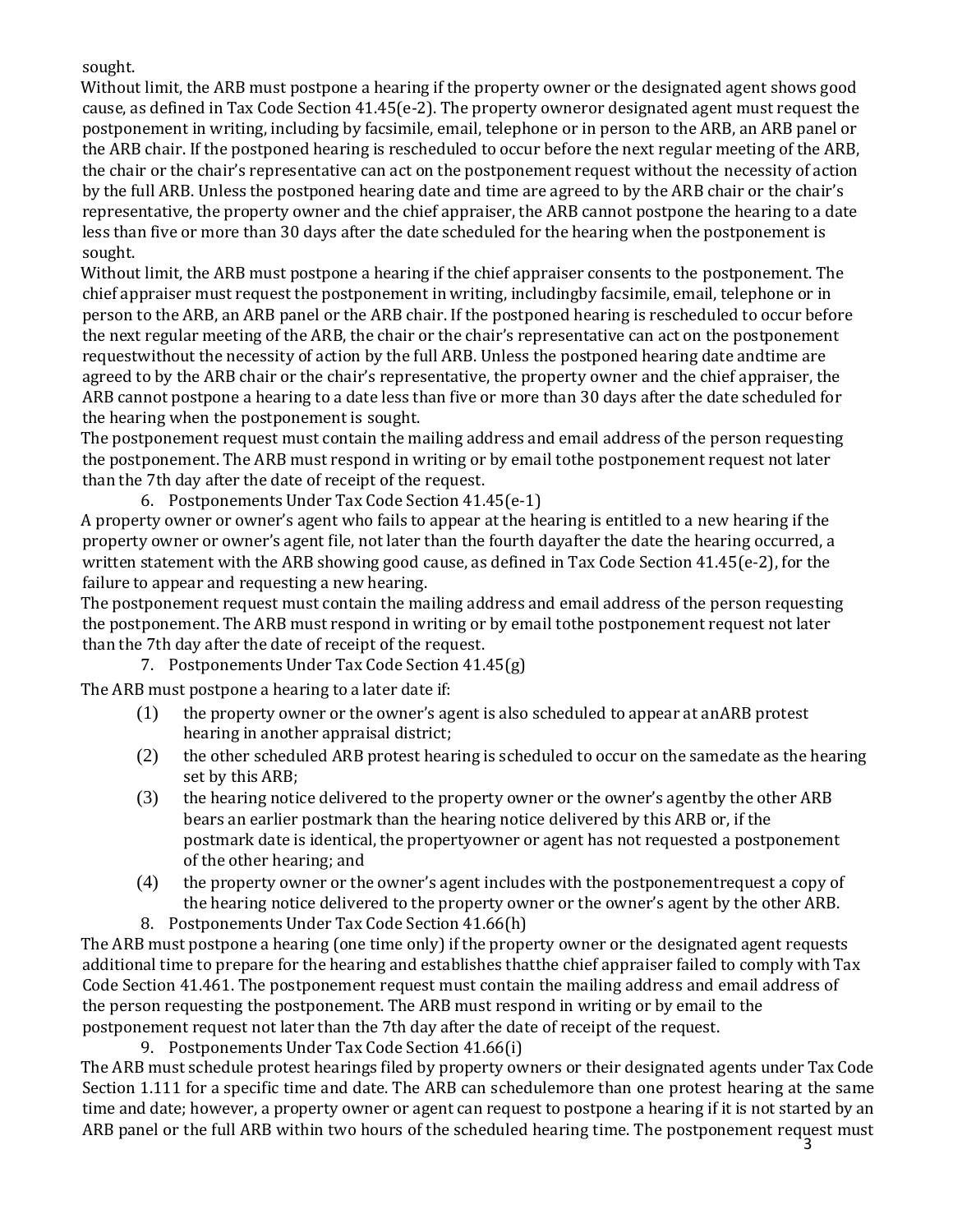contain the mailing address and email address of the person requesting the postponement.The ARB must respond in writing or by email to the postponement request not later thanthe 7th day after the date of receipt of the request.

10. Postponements Under Tax Code Section 41.66(k)(k-1)

Once the ARB schedules a hearing by a specific panel, the ARB can reassign it to another panel without the consent of the property owner or designated agent. If the ARBreassigns a protest to another panel, a property owner or designated agent may agree to reassignment or request that a hearing postponement. The ARB must postpone the hearing on that request. A change of panel members because of a conflict of interest, illness or inability to continue participating in hearings for the remainder of the day doesnot constitute panel reassignment.

A property owner or agent must consent to a special panel ARB hearing reassignment or

request a postponement if they disagree with the reassignment. A change of special panelmembers because of a conflict of interest, illness or inability to continue participating in hearings for the remainder of the day does not constitute a special panel hearing reassignment.

The postponement request must contain the mailing address and email address of the person requesting the postponement. The ARB must respond in writing or by email tothe postponement request not later than the 7th day after the date of receipt of the request.

## **IV. Conduct of ARB Hearings (formal hearings, not informal meetings betweenproperty owners and appraisal district staff) [Tax Code Section 5.103(b)(2), (9), and (10)]**

1. Conducting Hearings Open to the Public

This introductory statement must read at the beginning of each hearing:

We are the appraisal review [board or panel] that will hear your protest today. We are not employees of the appraisal district. We are appointed to perform an independent review of your protest. You can complete a survey regarding your experience today [provide instructions on how to fill out the survey]. The surveyis voluntary. You also have the right to appeal our decision. We will provide theappeal information to you with our determination. The ARB or ARB panel does not have to read the statement above if the owner or agenthas previously appeared before the ARB or any ARB panel for the ARB for that countythat same day.

ARBs should conduct most protest hearings in the following order:

a. Commence the hearing and announce the assigned protest number, propertylocation, property owner and other identifying information.

b. Announce that, in accordance with Tax Code Section 41.45(h), the parties must provide all written and electronic material that has not been provided.

c. State that the ARB members who are considering the protest have not communicated with anyone about the protest and have signed affidavits to that effect.

d. Welcome the parties and remind them of the content of the hearingprocedures, time limits for the hearing, and other relevant matters.

e. Ask if any testifying witness holds a license or certificate from the Texas Appraiser Licensing and Certification Board and if the witness is appearingin that capacity.

f. Inform witnesses that they must give all testimony under oath and swear-in

all witnesses who plan to testify.

g. Ask the property owner to decide if he/she wishes to present his/her evidenceand argument before or after the appraisal district.

h. If the property owner or agent presents his/her case first, he/she will present evidence (documents and/or testimony). If witnesses are present, the propertyowner or agent can examine the witnesses as part of the presentation of evidence. At the end of the presentation, the property owner or agent must state an opinion of the property's value (if applicable).

i. Next, the appraisal district representative may cross-examine the propertyowner, the agent or representative and/or witnesses.

j. If the property owner or agent presented his/her case first, the appraisal district representative will present evidence (documents and/or testimony) next. If witnesses are present, the appraisal district representative can examine the witnesses as part of the presentation of evidence. At the end ofthe presentation, the appraisal district representative must state an opinion of the property's value (if applicable).

k. Then, the property owner or agent can cross-examine the appraisal districtrepresentative and/or witnesses.

l. The parties cannot examine or cross-examine the ARB members.

4 m. The party presenting its case first can offer rebuttal evidence (additionalevidence to refute evidence presented by the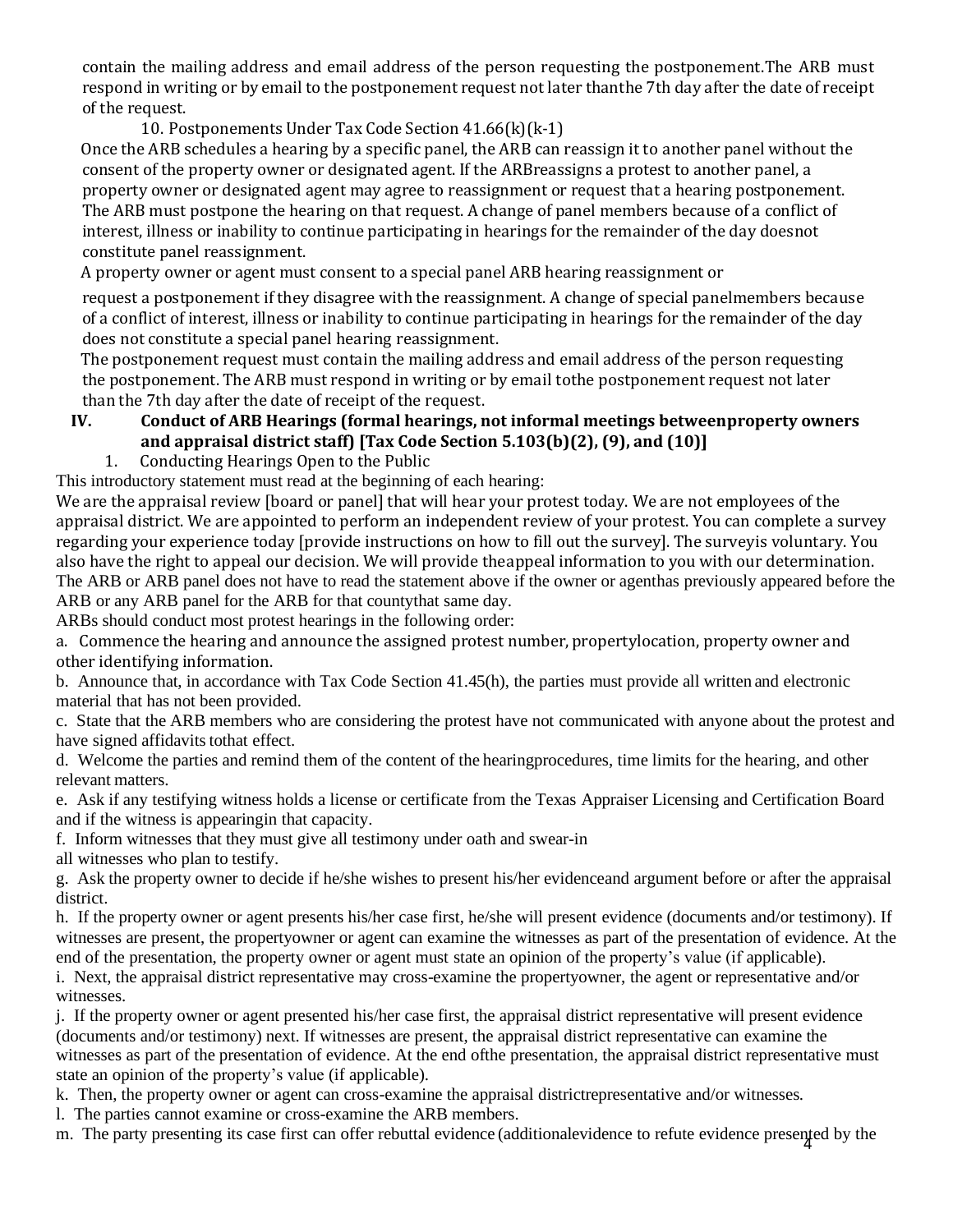other party).

n. The other party can then offer rebuttal evidence.

o. The party presenting its case first must make its closing argument and statethe ARB determination being sought.

p. The party presenting its case second must make its closing argument and statethe ARB determination being sought.

q. The ARB or panel chair must state that the hearing is closed.

r. The ARB or panel must deliberate orally. No notes, text messages, or otherforms of written communication are permitted.

s. The ARB or panel chairman must ask for a separate motion for each matter that was the subject of the protest hearing. The motion should include the exact value or issue protested. The ARB must take a vote anda designated appraisal district staff person or ARB member must record it. The parties must make separate motions and the ARB must make separate determinations for each protested issue (i.e., excessive appraisaland unequal appraisal must have separate ARB motions and determinations).

Single-member panels must make a recommendation on each motionsubmitted under protest; however, the ARB will ultimately accept thepanel's determination, make its own determination on the protest, or refer the matter for rehearing to a single-member panel composed of someone who did not hear the original protest.

Special panels appointed in certain counties must make a recommendation on each motion submitted under protest, however, the ARB will ultimately accept the panel's determination or refer the matter

for rehearing to another special panel composed of members who did not hear the original protest. If ARB does not have at least three other special panel members available, the ARB may make the determination.

t. Thank the parties for their participation and announce the ARB determination(s) and that an order determining protest will be sent by certified mail or email in counties with populations greater than 120,000 where property owners can submit a written request for email delivery of thenotice of determination. Provide the property owner or agent documents indicating that the members of the board hearing the protest signed the required affidavit.

If the ARB members use computer screens during ARB hearings for reviewing evidence and other information, the ARB must make computer screens available to property owners and agents at the hearings to view the same information that is presented to the ARB members by the appraisal district staff. This requirement is met ifthe property owner or agent can see all information displayed on at least one computer screen in the hearing location (there is no requirement that the ARB provide the property owner or agent with a separate screen).

If a chief appraiser uses audiovisual equipment at a protest hearing, the appraisal office must provide equipment of the same general type, kind and character for the use of the property owner or agent during the hearing. See section VI, Other Issues, for more information regarding audiovisual equipment requirements.

The property owner or agent and the appraisal district representative are prohibited from debating each other. The parties must direct all communications to the ARB members, except for examination or cross-examination during testimony of witnesses or parties testifying at the hearing.

For taxing unit challenges, motions to correct appraisal records, protests regarding exemptions, or other matters that may be the subject of ARB hearings, the ARB shouldfollow the order of conducting hearings above but may make exceptions for the type ofhearing.

Tax Code Section 41.68 and Comptroller Rule 9.803 require that the ARB keep recordsfor each ARB proceeding. This includes the ARB retaining evidence offered or submitted by the parties as required by Tax Code Section 41.45 and Comptroller Rules 9.803 and 9.805. The ARB secretary is responsible for ensuring proper record keeping, maintenance and retention.

2. Conducting Hearings by Telephone or Videoconference Call Tax Code Section 41.45(n) allows a property owner initiating a protest can offer evidence or argument by affidavit without physically. Tax Code Section 41.45(b-1) requires a property owner to notify the ARB by written request not later than the 10th

day before the date of the hearing if the property intends to appear remotely. To offer evidence or argument at a hearing conducted remotely, a property owner must submit awritten affidavit of any evidence before the hearing begins. A property owner is responsible for providing access to a hearing conducted remotely to another person the owner invites to participate in the hearing.

Tax Code Section 41. 45(b-2) requires the ARB to provide the telephone number for conducting the teleconference call or the URL address for conducting the videoconference(if offered in that county). The ARB must hold the hearing in a location with equipment that allows all ARB members and parties to the protest in attendance to hear and see the property owner's argument.

3. Conducting Hearings Closed to the Public [Tax Code Section 41.66(d), (d-1)]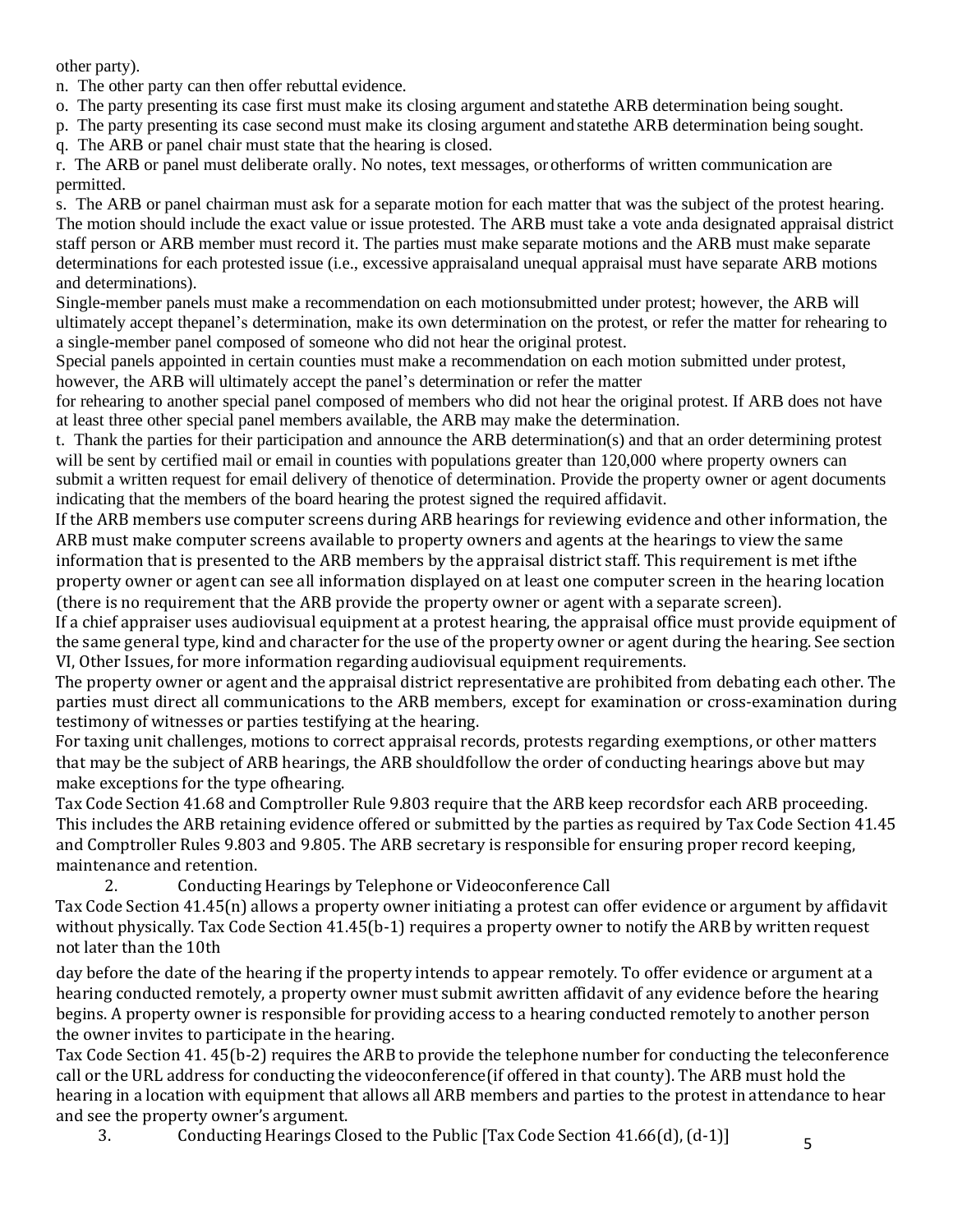The chief appraiser and the property owner must file a joint motion to request that a closed hearing due to intent to disclose proprietary or confidential information that willassist the ARB in determining the protest.

The ARB or panel chair must convene the hearing as an open meeting and then announcethe closed meeting as permitted by Tax Code Section 41.66(d) and (d-1). Only the parties to the protest, their witnesses and the ARB members are permitted to stay in the hearing room. The ARB must follow the same order of proceedings as for hearings open to the public.

The ARB secretary must keep a separate tape recording or written summary of testimonyfor the closed meeting in accordance with Comptroller Rule 9.803, generally. The proprietary or confidential evidence presented at the hearing giving rise to the closed hearing is confidential according to Tax Code Section 22.27. The ARB must mark as "confidential" and maintain it as confidential in the ARB records for proper handling. Atthe conclusion of the hearing, the ARB panel must confirm with the parties that all proprietary and confidential information has been appropriately identified by the ARB. The ARB members must maintain the confidentiality of the information and disclose only as provided by law.

After deliberation, the ARB must reconvene in open meeting and vote or take final action on the protest deliberated in the closed meeting. The ARB and parties cannotmention of the proprietary or confidential information during the open meeting.

4. Right to Examine and Cross-Examine Witnesses or Other Parties Tax Code Section 41.66(b) states that

"each party to a hearing is entitled to offer

evidence, examine or cross-examine witnesses or other parties, and present argument onthe matters subject to the hearing." The ARB cannot prohibit this entitlement in any way; however, it may enforce time limits and dictate the order of ARB hearings for

witness examination and cross-examination. To the extent possible, the ARB shouldadvise the parties in advance of any time limitations that the ARB intends to imposeregarding the presentation of evidence.

5. Party's Right to Appear by an Agent

A person leasing property who is contractually obligated to reimburse the property owner for taxes imposed on the property can file a protest if the property owner does notand to designate, under Tax Code Section 41.413, another person to act as his/her agent with the same authority and limitations as an agent designated under Tax Code Section 1.111.

## **V. Evidence Considerations [Tax Code Section 5.103(8), (11), and (13)]**

1. A Party's Right to Offer Evidence and Argument

The ARB cannot prohibit a party's right to offer evidence and argument but may enforce time limits and dictate the order of ARB hearings. To the extent possible, the ARB should advise the parties in advance of any time limitations the ARB intends to impose regarding the presentation of evidence and argument. The ARB should, schedulepermitting, provide as much time as possible to each party to a hearing to fully present evidence and offer argument.

2. Prohibition of Consideration of Information Not Provided at the ARB Hearing **[Tax Code Section 41.66(e)]**

In a protest hearing, the ARB cannot consider any appraisal district information on aprotest that was not presented to the ARB during the protest hearing. In order for theARB to consider any appraisal district record (i.e., appraisal roll history, appraisal cards), one of the parties must present it as evidence (e.g., chief appraiser, appraisal district representative, property owner, agent or witness) at the protest hearing.

3. Exclusion of Evidence Required by Tax Code Section 41.67(d), (e)

If it is established during a protest hearing that the protesting party previously requested information under Tax Code Section 41.461 and that the opposing party did not deliverythe information to the protesting party at least 14 days before the scheduled or postponed hearing, the opposing party cannot use or offer the requested information not made available in any form as evidence in the hearing. The ARB must exclude evidenceunder Tax Code Section 41.67(d) only if evidence presented at the hearing establishes that:

1) the information sought to be excluded as evidence was not delivered at least 14

days before the hearing; and

6 2) the information sought to be excluded as evidence was previously requested bythe protesting party.